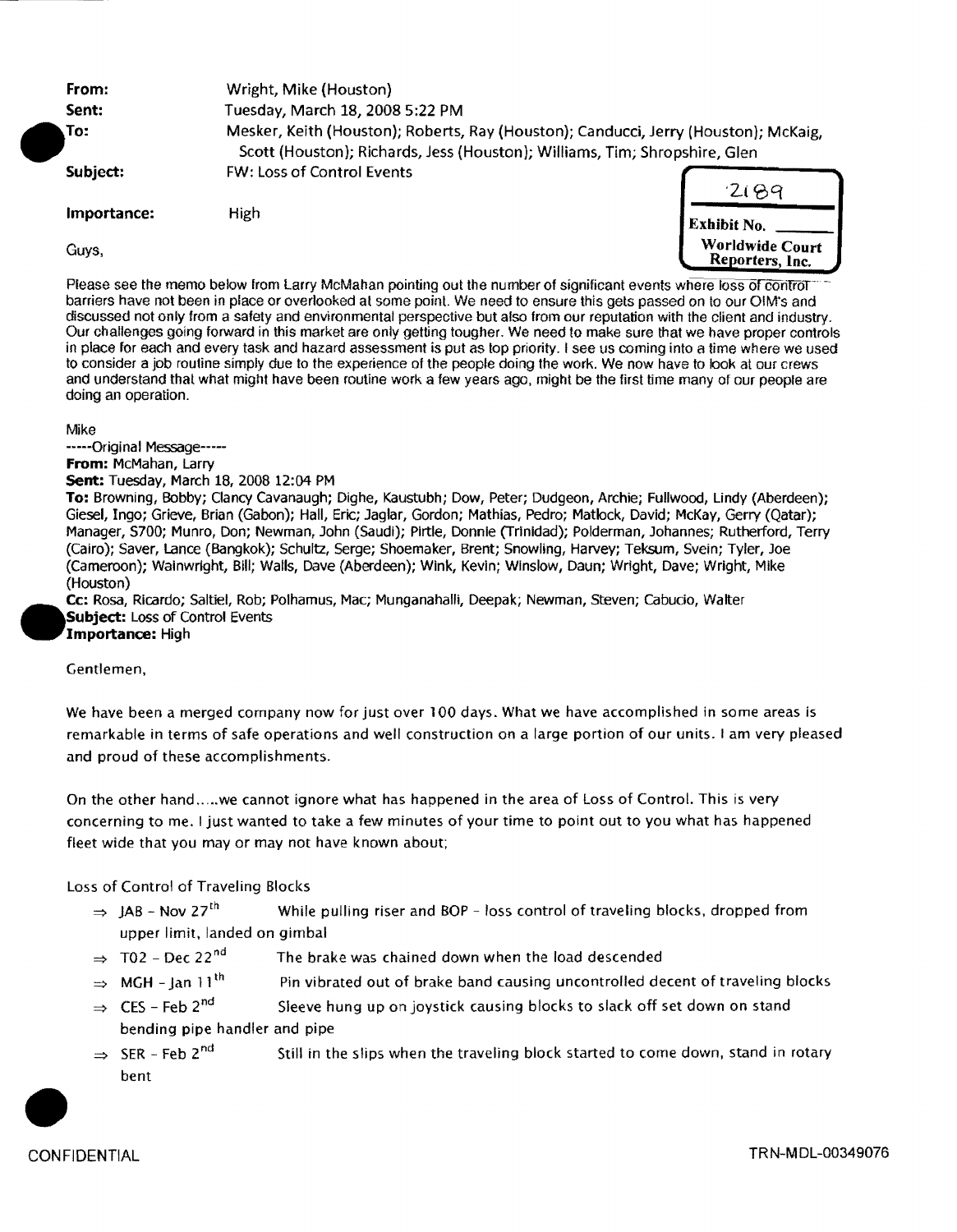- $\Rightarrow$  MPI Feb 23<sup>rd</sup> derrick TDS and blocks landed on stand in rotary and the blocks came to rest on DP in
- $\Rightarrow$  ITA Mar 5<sup>th</sup> While rotating, traveling blocks fell just above the table causing elevators to contact rotary table and twist

Loss of Control of Equipment

| $\Rightarrow$ MAR | Dropped Riser                                    |
|-------------------|--------------------------------------------------|
| $\Rightarrow$ IAB | Sling came out of stinger hook and dropped riser |

- $\Rightarrow$  RPL Dropped threaded bolt
- $\Rightarrow$  HGR Dropped shackle pin
- $\Rightarrow$  ARC Post pulled from floor
- $\Rightarrow$  JRS Drill line dropped
- $\Rightarrow$  LGD Electrical junction box dropped
- $\Rightarrow$  DWF TDS guard dropped
- $\Rightarrow$  RIC Dropped DP single
- $\Rightarrow$  EPL Drill collar dropped
- $\Rightarrow$  TND Acc/Oxy hose leaking in tank
- $\Rightarrow$  AC2 Drill line came loose from anchor point in drum
- $\Rightarrow$  DWH TDS solenoid dropped 38 ft

Loss of Control of Vessel Position

| $\Rightarrow$ CRL - Dec 2 <sup>nd</sup>  | Vessel had a drive off and flex jt exceeded 4.5 degrees - EDS was initiated - 525 |
|------------------------------------------|-----------------------------------------------------------------------------------|
| bbls lost                                |                                                                                   |
| $\Rightarrow$ DWN - Dec 14 <sup>th</sup> | High loads and power management system issues result in ultimate disconnect       |
| $\Rightarrow$ 710 - Dec 25 <sup>th</sup> | Accidental initiation of surge control button resulted in disconnect              |
| $\Rightarrow$ 709 - Mar 10 <sup>th</sup> | All online generators and thrusters are offline and stopped - disconnect          |
|                                          |                                                                                   |

Loss of Control of Drilling Fluids

| $\Rightarrow$ LGD | 300 bbls WBM lost through an isolation gate on the shale shaker          |
|-------------------|--------------------------------------------------------------------------|
| $\Rightarrow$ CRL | 56 bbls of SOBM was lost to sea via misaligned cement overflow valve     |
| $\Rightarrow$ DWP | 85 bbls of SOBM contaminated and dumped overboard, incorrect function of |
| valves            |                                                                          |
| $\Rightarrow$ AD2 | 25 bbl of SOBM lost due to corrosion in base fluid tank                  |
| $\Rightarrow$ RIC | 85 bbls of OBM lost to sea due to open dump valve in bilge               |
|                   |                                                                          |

Loss of Control of Well

 $\Rightarrow$  KGB Complex well control event due to wire line, parted pipe and wellhead seal leak

Although some ofthese incidents are purely technical in nature and should not be confused with other events, most of our incidents are direct results of our actions or inactions in performing daily tasks. This list to me is very concerning and indicates that we are not focused on our business in some areas. I wanted to share these events with you so that you can understand the sheer magnitude of our mishaps and the potential severity of these events. The information above is lacking detail, but to overwhelm you with information is not the intent. This memo is for each of you to read and reflect upon, what can be done to cease these Loss of Control incidents. We talk about training, competency, roles and responsibility and clear communications, are we applying these principals? I believe that all of these topics have a place to play in prevention of incidents like

•

•

•